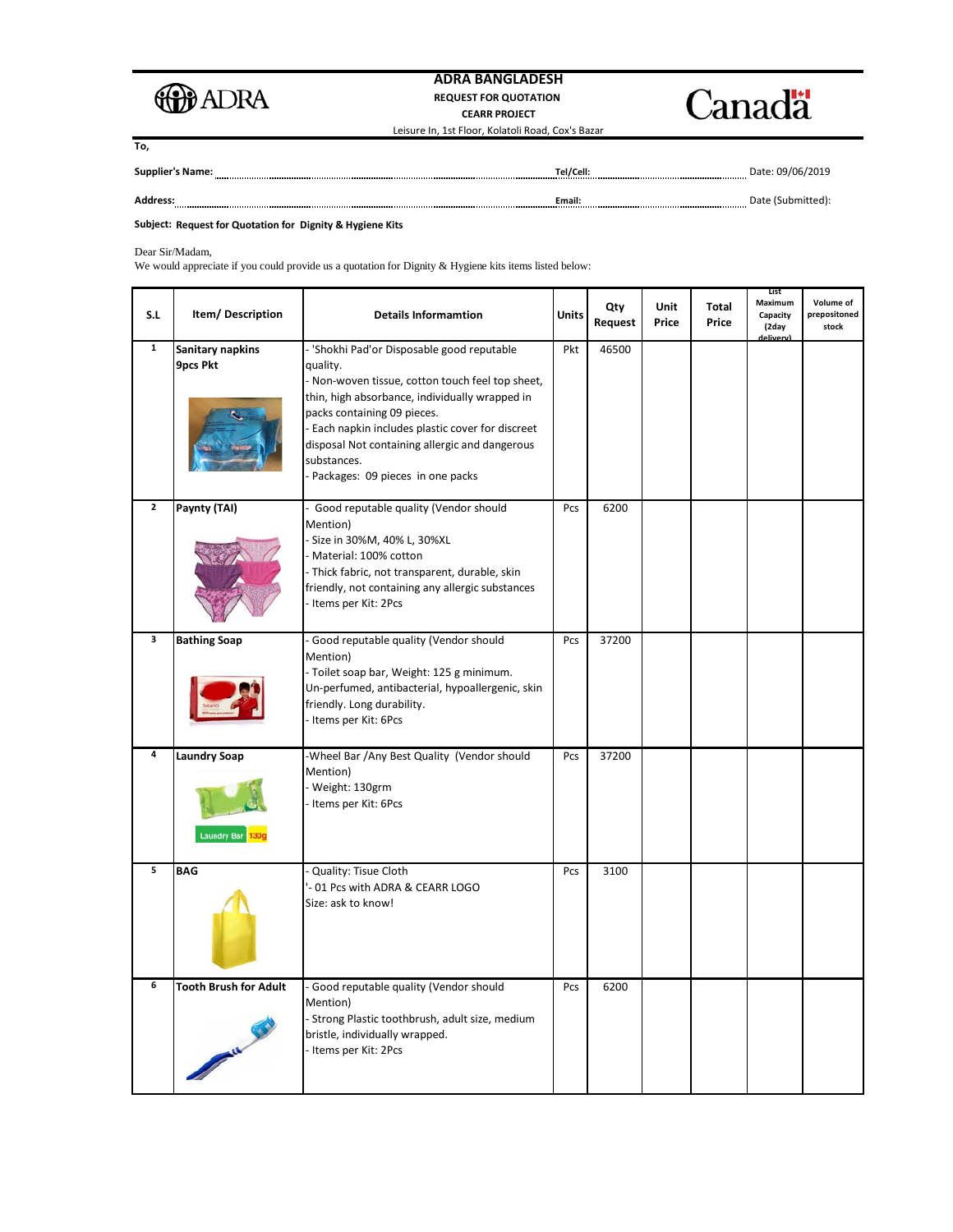| S.L                     | Item/Description                | <b>Details Informamtion</b>                                                                                                                                                                   | <b>Units</b> | Qty<br>Request | Unit<br>Price | Total<br>Price | List<br>Maximum<br>Capacity<br>(2day<br>delivery) | Volume of<br>prepositoned<br>stock |
|-------------------------|---------------------------------|-----------------------------------------------------------------------------------------------------------------------------------------------------------------------------------------------|--------------|----------------|---------------|----------------|---------------------------------------------------|------------------------------------|
| $\overline{\mathbf{z}}$ |                                 | Tooth Brush for Children - Good reputable quality (Vendor should<br>Mention)<br>- Strong Plastic toothbrush, Children size, medium<br>bristle, individually wrapped.<br>- Items per Kit: 2Pcs | Pcs          | 6200           |               |                |                                                   |                                    |
| 8                       | <b>Tooth Paste</b><br>145grm    | - Good reputable quality (Vendor should<br>Mention).<br>Concentrated paste, with fluoride<br>- Items per Kit: 2Pcs                                                                            | Pcs          | 6200           |               |                |                                                   |                                    |
| 9                       | Aluminium Pitcher<br>15-18Liter | - Items per Kit: 1Pcs                                                                                                                                                                         | Pcs          | 3100           |               |                |                                                   |                                    |
| 10                      | <b>Potty for Children</b>       | - Colour: Red/Blue or any<br>- Load bearing capacity: 20 kg<br>- Unit weight: 0.323 kg<br>- Age limit: 7 months-2 years<br>Material: Pure plastic<br>- Items per Kit: 1Pcs                    | Pcs          | 3100           |               |                |                                                   |                                    |
| 11                      | Towel/Gamcha                    | Size: 50cm*100cm<br>Good quality Material: 100% cotton.<br>Weight 220g minimum Thick and absorbent<br>Color: fixed dye, different light colors except<br>white.<br>- Items per Kit: 2Pcs      | Pcs          | 6200           |               |                |                                                   |                                    |
| 12                      | <b>Sandals for Child</b>        | - Plastic Slipper<br>(Sizes 30%M, 40%L, 30%XL)<br>- Items per Kit: 3Pcs                                                                                                                       | Pair         | 9300           |               |                |                                                   |                                    |
| 13                      | <b>Sandals for Adult</b>        | - Plastic Slipper<br>(Sizes 30%M, 40%L, 30%XL)<br>- Items per Kit: 2Pcs                                                                                                                       | Pair         | 6200           |               |                |                                                   |                                    |
| 14                      | Shampoo<br>250ml                | - Good reputable quality for adults (Vendor<br>should Mention).<br>- For normal hair, good smell. Hypoallergenic, PH<br>factor 5.5<br>- Items per Kit: 1Pcs                                   | Pcs          | 3100           |               |                |                                                   |                                    |